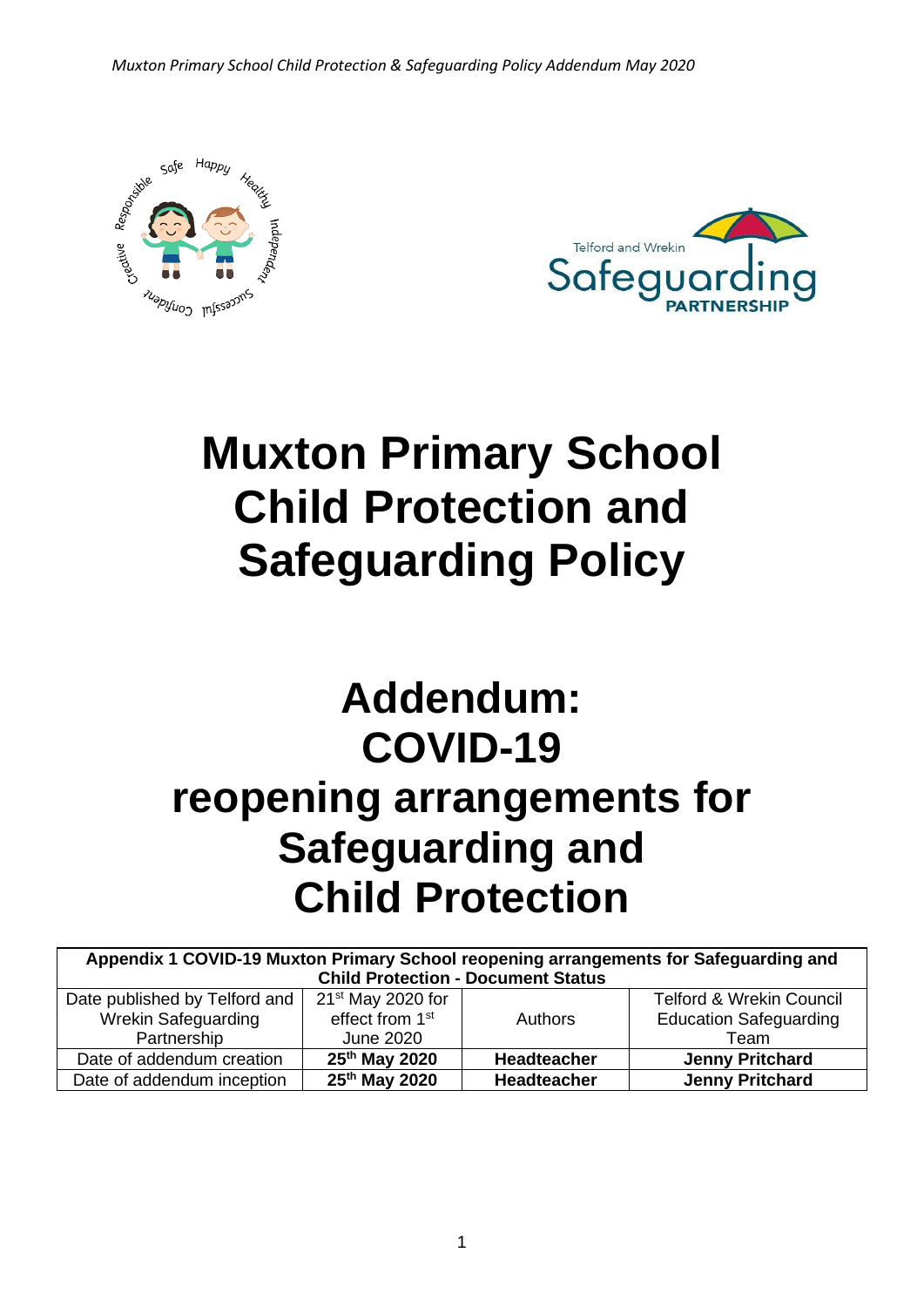| Context                                                   | Page 3        |
|-----------------------------------------------------------|---------------|
| Phased return                                             | Page 4        |
| Identification of vulnerable children                     | Page 4 - 5    |
| Attendance                                                | Page 5        |
| Designated Safeguarding Lead                              | Page 6        |
| Reporting a concern                                       | Page 6 - 7    |
| Safeguarding<br>safeguarding<br>training and<br>induction | Page 7        |
| Children moving school                                    | Page 8        |
| Safer recruitment/volunteers and movement<br>of staff     | Page 8 - 9    |
| Online safety                                             | Page 9        |
| Children and online safety                                | Page $9 - 12$ |
| Supporting children not in school                         | Page 12       |
| Supporting children in school                             | Page 12       |
| Peer-on-peer abuse                                        | Page 12       |
| Prevent                                                   | Page 13       |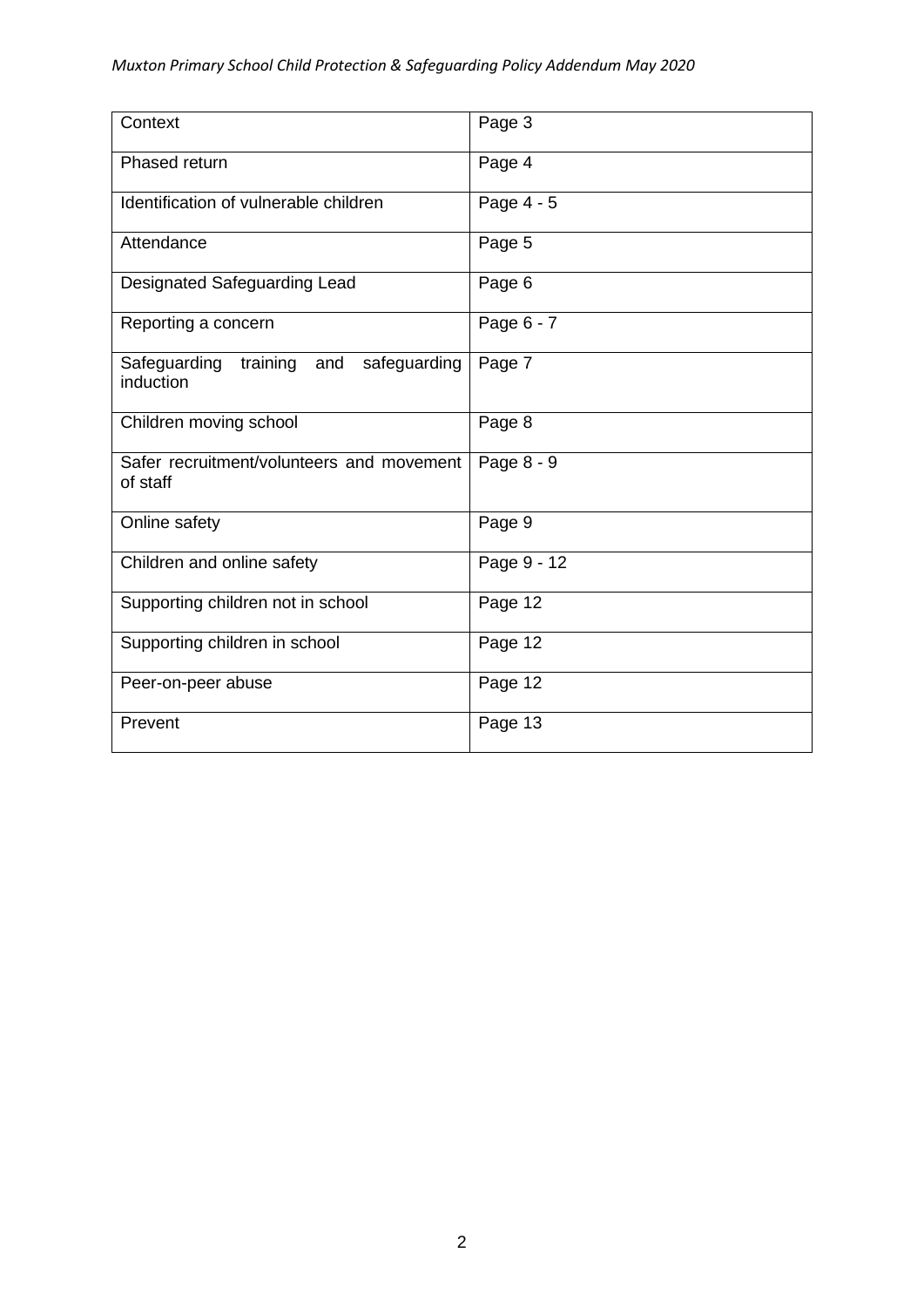# **Context**

From 1<sup>st</sup> June 2020 schools and colleges have been asked to welcome back more children as part of the COVID-19 recovery.

This addendum of the Child Protection and Safeguarding policy for Muxton Primary School contains details of our individual safeguarding arrangements. We will follow Coronavirus [\(COVID-19\): safeguarding in schools, colleges and other providers](https://www.gov.uk/government/publications/covid-19-safeguarding-in-schools-colleges-and-other-providers/coronavirus-covid-19-safeguarding-in-schools-colleges-and-other-providers#staff-training-and-safeguarding-induction) 

We will make all staff and volunteers aware of this new addendum policy and will keep them up-to-date as it is revised. This revised policy will be made available publicly.

We will have consideration of the COVID-19 reopening checklist for DSL's and Covid-19 Advice for DSLs – Partial & Full Closures produced by Telford & Wrekin Council.

| ν συπιασισ                                                      |                                                                     |                   |                  |
|-----------------------------------------------------------------|---------------------------------------------------------------------|-------------------|------------------|
| <b>Role</b>                                                     | <b>Name</b>                                                         | Contact<br>number | <b>Email</b>     |
| Designated<br>Safeguarding Lead<br>(DSL)                        | Jenny Pritchard                                                     | 01952 387690      | A2195@taw.org.uk |
| <b>Deputy Designated</b><br><b>Safeguarding Leads</b>           | <b>Howard Auckland</b><br><b>Phil Bailey</b><br><b>Lisa Furness</b> | 01952 387690      | A2195@taw.org.uk |
| Headteacher/Principal                                           | Jenny Pritchard                                                     | 01952 387690      | A2195@taw.org.uk |
| Chair of<br>Governors/Management<br><b>Committee/Proprietor</b> | Kevin McNamara                                                      | 01952 387690      | A2195@taw.org.uk |
| Safeguarding<br>Governor/Trustee                                | Catherine<br>Whormsley                                              | 01952 387690      | A2195@taw.org.uk |
|                                                                 |                                                                     |                   |                  |

#### **Key contacts**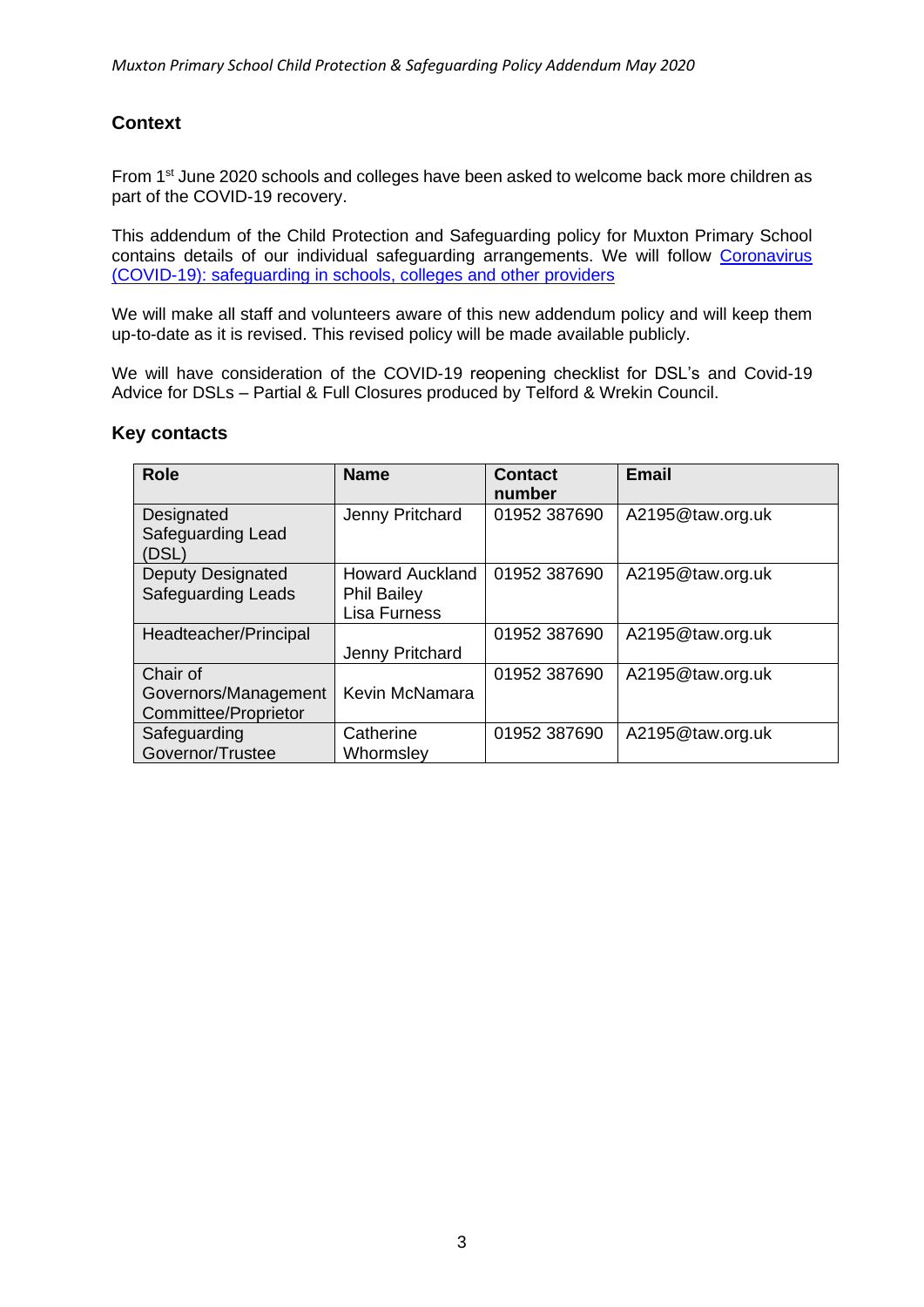# **Phased return**

Muxton Primary School has developed a plan for phased reopening from the 1<sup>st</sup> June 2020. This is based on our own circumstances. We have completed an opening risk assessment and other related health and safety risk assessments.

During this we remain committed to protecting children from harm or abuse whether they are attending school or staying at home. Our safeguarding principles during this time are as follows:

- the best interests of children must always continue to come first
- if anyone in school has a safeguarding concern about any child they should continue to act and act immediately
- a DSL or deputy should be available
- it is essential that unsuitable people are not allowed to enter the children's workforce and/or gain access to children
- children should continue to be protected when they are online.

We recognise the importance of ensuring the accuracy of safeguarding and welfare information held on children. On the phased reopening of the school, the Lead DSL (or deputies) will do all they reasonably can to ask parents and carers to advise them of any changes regarding welfare, health and well-being before a child returns.

#### **Identification of vulnerable children**

Vulnerable children for the purposes of continued attendance during the coronavirus outbreak are those across all year groups who:

- are assessed as being in need under section 17 of the Children Act 1989, including children who have a child in need plan, a child protection plan or who are a lookedafter child
- have an education, health and care (EHC) plan and it is determined, following risk assessment [\(risk assessment guidance\)](https://www.gov.uk/government/publications/coronavirus-covid-19-send-risk-assessment-guidance/coronavirus-covid-19-send-risk-assessment-guidance), that their needs can be as safely or more safely met in the educational environment
- have been assessed as otherwise vulnerable by educational providers or local authorities (including children's social care services), and who could therefore benefit from continued attendance. This might include children and young people on the edge of receiving support from children's social care services, adopted children, those living in temporary accommodation, those who are young carers and others at the school and local authority's discretion

We will follow the guidance on [vulnerable children and young people.](https://www.gov.uk/government/publications/coronavirus-covid-19-guidance-on-vulnerable-children-and-young-people)

Senior leaders, especially the Lead DSL (and deputies) know who our most vulnerable children are. They have the flexibility to offer a place to those on the edge of receiving children's social care support, such as from Telford & Wrekin Council Strengthening Families Team.

We will continue to work with and support children's social workers to help protect vulnerable children. This includes working with and supporting children's social workers and the local authority Virtual School Head (VSH) for looked-after and previously looked-after children. The lead person for this will be: **Mrs Jenny Pritchard (Headteacher)**

There is an expectation that vulnerable children who have a social worker will attend an education setting, so long as they do not have underlying health conditions that put them at increased risk.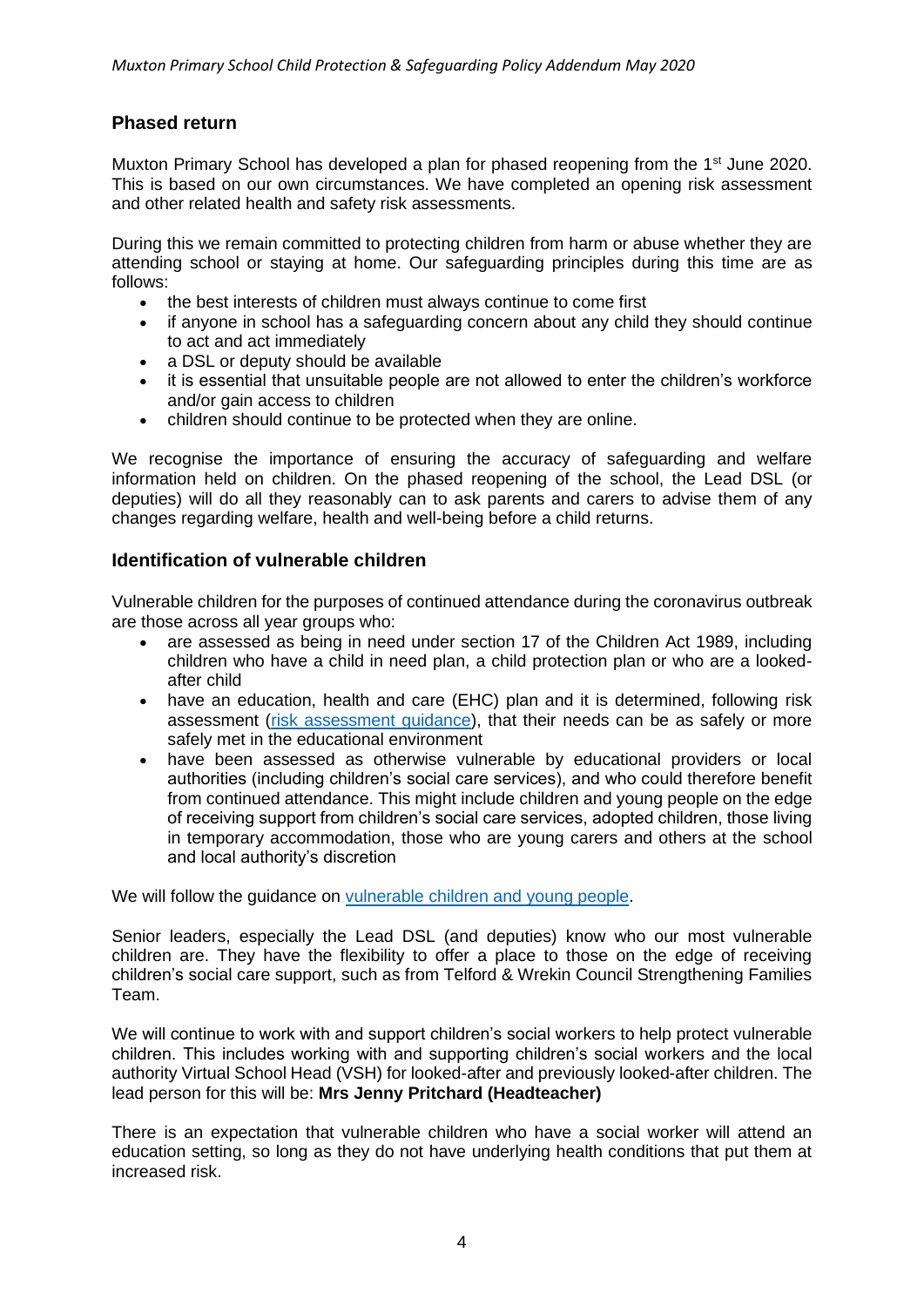In circumstances where a parent does not want to bring their child to an education setting, and their child is considered vulnerable, the social worker and school will explore the reasons for this directly with the parent.

Where parents are concerned about the risk of the child contracting COVID19, the school and the social worker will talk through these anxieties with the parent/carer, following the advice set out by Public Health England.

We will encourage our vulnerable children and young people to attend school, including remotely if needed.

#### **Attendance**

Vulnerable children are expected to attend school where it is appropriate for them (that is, where there are no shielding concerns for the child or their household, and/or following a risk assessment for children with an EHC plan), so that they can gain the educational and wellbeing benefits of attending.

Vulnerable children – regardless of year group – that have not been attending in the recent period are expected to return to school/college where this appropriate for them to do so.

Alongside relevant partners, we will work with and support the relevant families and pupils to return to school, where attendance is appropriate.

Our attendance expectations across the different groups of vulnerable children is as follows:

- for vulnerable children who have a social worker, attendance is expected unless the child/household is shielding or clinically vulnerable (*see the advice set out by Public Health England on households with possible coronavirus infection and shielding and protecting people defined on medical grounds as clinically extremely vulnerable*)
- for vulnerable children who have an education health and care (EHC) plan, attendance is expected where it is determined, following risk assessment, that their needs can be as safely or more safely met in the educational environment
- for vulnerable children who are deemed otherwise vulnerable, at the school's or local authority discretion, attendance is expected unless the child/household is shielding or clinically vulnerable (*see the advice set out by Public Health England on households with possible coronavirus infection and shielding and protecting people defined on medical grounds as clinically extremely vulnerable.)*

The Lead DSL (or deputies) will continue to notify social workers where children with a social worker do not attend. They will also continue to follow up with any parent or carer whose child has been expected to attend and doesn't. To support this, we will take the opportunity when communicating with parents and carers to confirm emergency contact numbers are correct and ask for any additional emergency contact numbers where they are available.

Parents and carers will not be penalised if their child does not attend educational provision.

We will resume taking attendance registers from 1st June 2020 and continue to complete the online Educational Setting Status form which gives the Department for Education daily updates on how many children and staff are attending.

We will not complete our usual day-to-day attendance processes to follow up on nonattendance.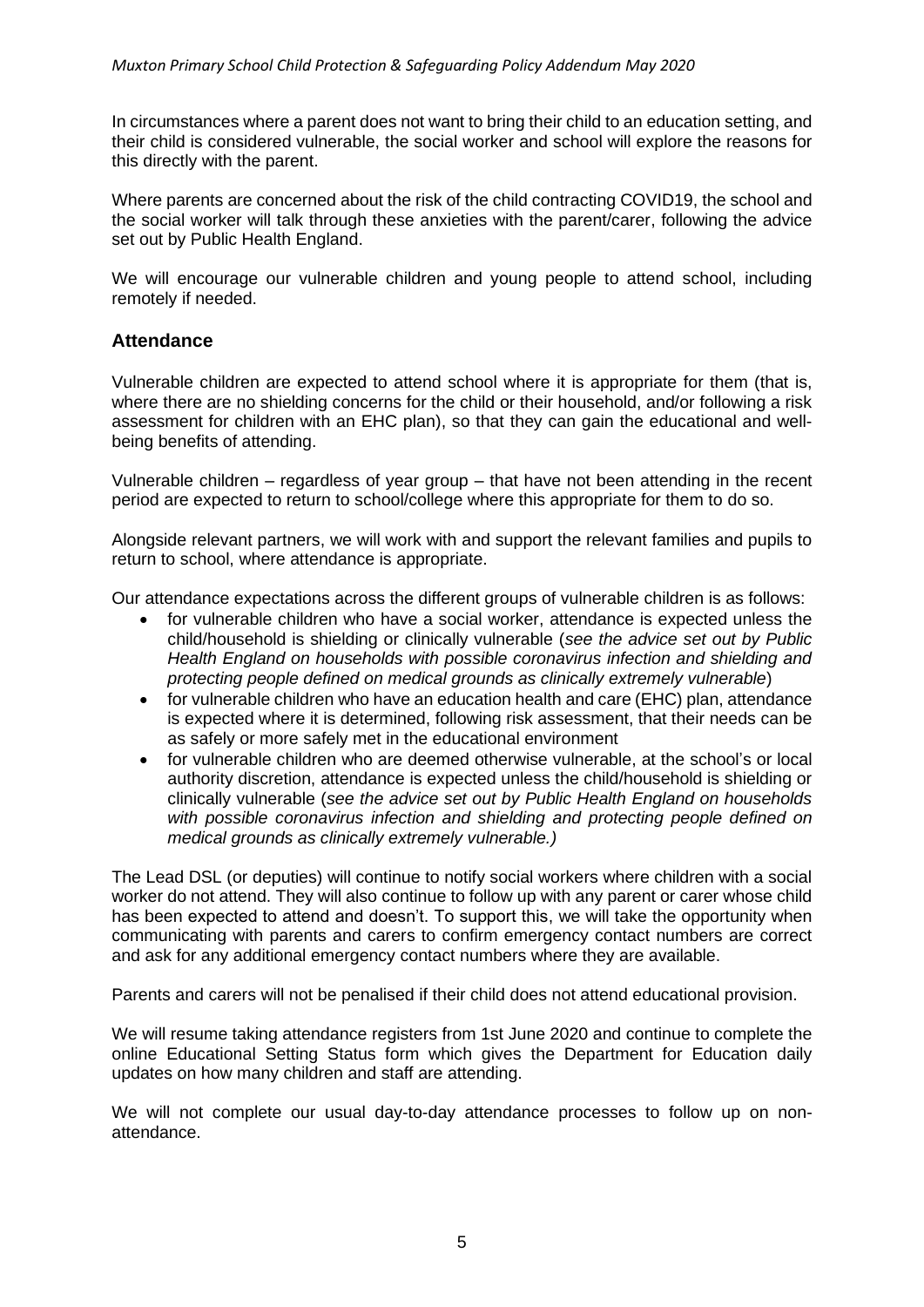## **Designated Safeguarding Lead**

Muxton Primary School has a Lead Designated Safeguarding Lead (DSL) and three Deputy DSLs.

The Lead Designated Safeguarding Lead is: **Jenny Pritchard**

#### The Deputy Designated Safeguarding Leads are: **Howard Auckland Phil Bailey Lisa Funess**

A DSL with up-to-date training should always be available on site during normal school hours. Where this is not the case a trained DSL will be available to be contacted via phone or online video, for example, when working from home.

Where a trained DSL is not on site, in addition to the above, a senior leader will assume responsibility for co-ordinating safeguarding on site.

In exceptional circumstances, in the absence of a senior leader and trained DSL we will contact a trained DSL at another school.

The Lead DSL (or deputy) is responsible for liaising with children's social care where they require access to children in need and/or to carry out statutory assessments at Muxton Primary School.

It is important that all school staff and volunteers have access to a trained DSL. On each day, the staff on site will be made aware of who that person is and how to contact them, should they not be present.

The DSL will continue to engage with social workers, and attend all multi-agency meetings, which can be done remotely.

The Lead DSL will provide support to teachers and pastoral staff to ensure that contact is maintained with children (and their families) who are not yet returning to school. Where possible, staff should try and speak directly to children to help identify any concerns.

Staff are encouraged (where possible) to make calls from the school site via school telephones and devices. Where staff use personal phones to make calls, they should withhold their personal number.

#### **Reporting a concern**

Where staff identify new safeguarding concerns about children attending school, they should continue to follow the process outlined in our Child Protection & Safeguarding Policy. This includes reporting the concern to the Lead DSL (or a deputy) without delay.

Where staff have a concern about a child who is not attending, they should continue to follow the process outlined in OUR Child Protection & Safeguarding Policy. This includes reporting the concern to the Lead DSL (or a deputy) without delay.

If a member of staff cannot access children's safeguarding records, for example, because they are working from home, they should email the Lead DSL. This will ensure that the concern is received.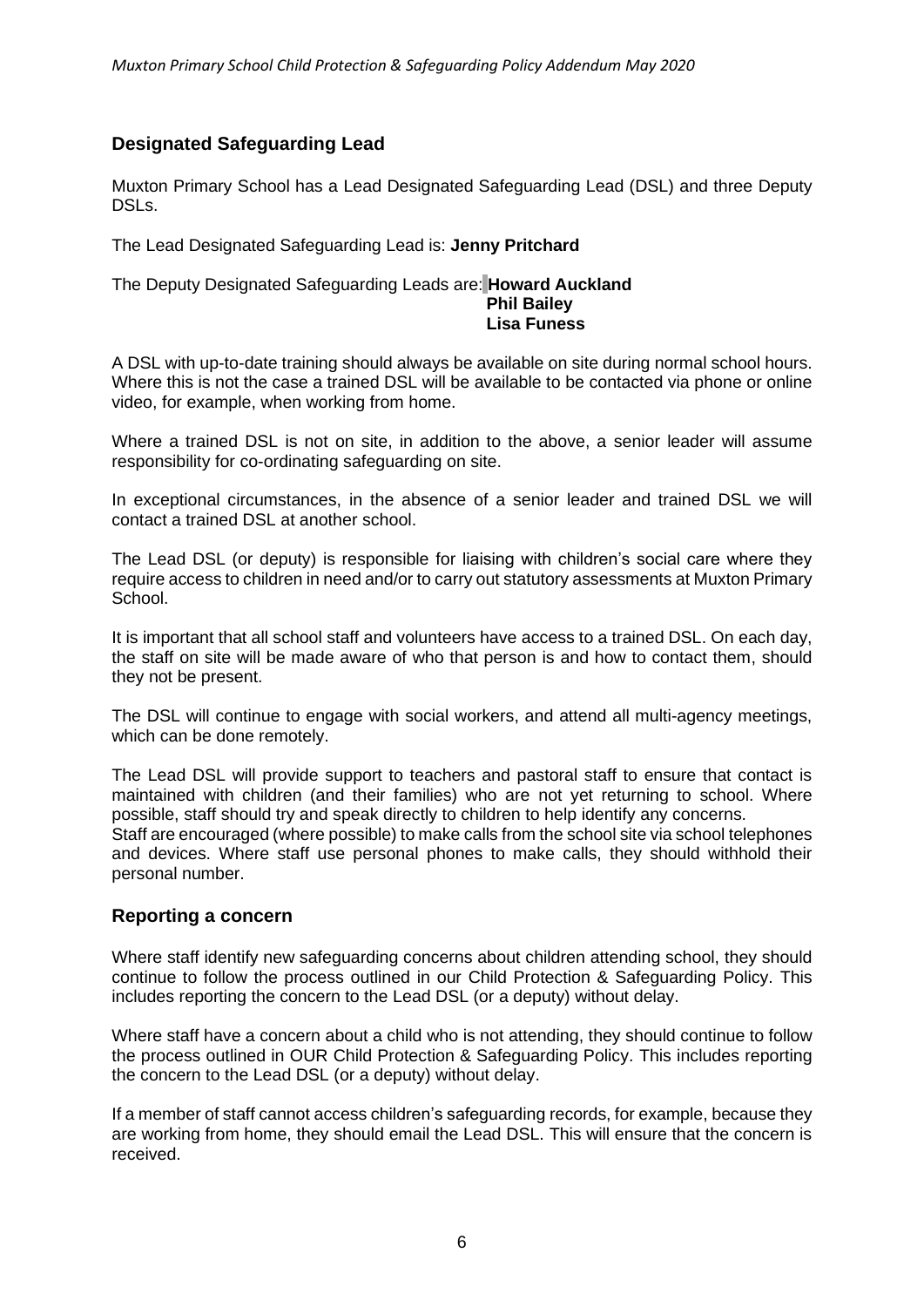Staff are reminded of the need to report any concern immediately and without delay, this includes where safeguarding concerns relate to historical matters.

The Lead DSL will be given sufficient time to consider all safeguarding concerns, present or historical when children return to school. They will consider the threshold guidance for where the child lives or for the local authority which is responsible for the child to aid them in their decision making of what action is required. This may include a referral to children's social and/or police. We understand we may need to allocate the DSL additional time to manage safeguarding concerns. This will be monitored by the Headteacher and governing body.

Where staff are concerned about an adult working with children in the school, they should report the concern to the Headteacher. If there is a requirement to make a notification to the Headteacher whilst away from school, this should be done verbally and followed up with an email to the Headteacher.

Concerns around the Headteacher should be directed to the Chair of Governors: **Kevin McNamara**

The Local Authority will continue to offer support in the process of managing allegations.

#### **Staff training and safeguarding induction**

All existing school staff will already have had safeguarding training and have read part 1 of KCSIE. We will keep these staff aware of new local arrangements.

Where new staff are recruited, or new volunteers enter the school, they will continue to be provided with a safeguarding induction.

The existing school workforce may continue to move between schools on a temporary basis in response to coronavirus. When receiving transferred staff into school, we will judge, on a case-by-case basis, the level of safeguarding induction required. In most cases, the existing workforce will already have received appropriate safeguarding training and all they will only require a copy of our child protection policy, confirmation of local processes and confirmation of DSL arrangements.

While Telford & Wrekin Council DSL refresher training has been cancelled from March to the end of May 2020, we understand it is available online from 1<sup>st</sup> June 2020. If a DSL has missed their refresher training because of the COVID-19 measures, we will ensure they will update their training before the end of July 2020. This is an expectation of the Telford & Wrekin Safeguarding Partnership.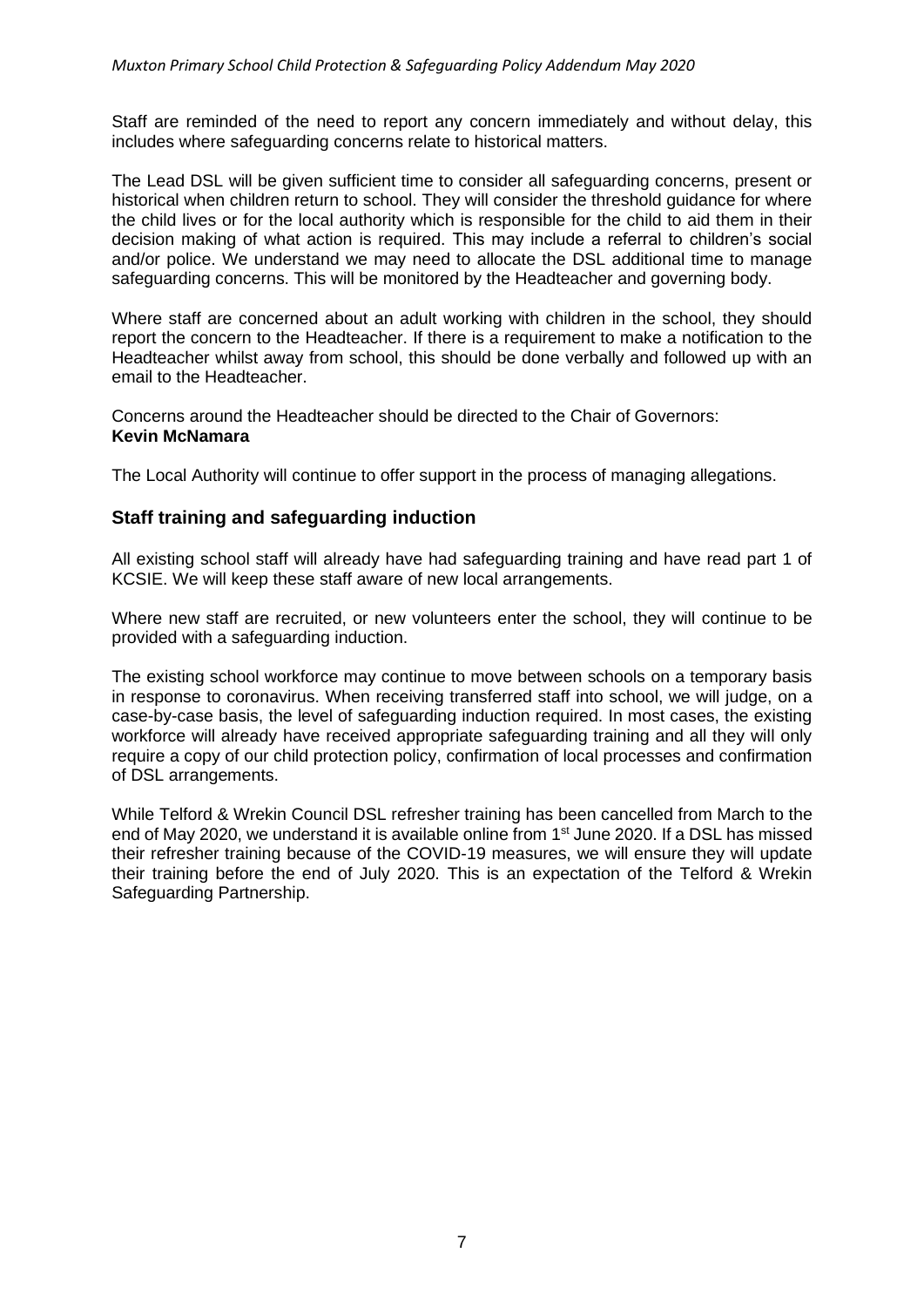# **Children moving schools**

Where any of the children on roll at Muxton Primary School are attending another setting we will continue to do whatever we reasonably can to provide the receiving institution with any relevant welfare and child protection information. We understand this will be especially important where children are vulnerable. For looked-after children, any change in school should be led and managed by the virtual school head with responsibility for the child. The receiving institution should be aware of the reason the child is vulnerable and any arrangements in place to support them. As a minimum the receiving institution should, as appropriate, have access to a vulnerable child's EHC plan, child in need plan, child protection plan or, for looked-after children, their personal education plan and know who the child's social worker (and, for looked-after children, who the responsible virtual school head is). This should ideally happen before a child arrives and, where that is not possible as soon as reasonably practicable. Any exchanges of information will ideally happen at DSL (or deputy) level, and likewise between special educational needs co-ordinators/named individual with oversight of special educational needs (SEN) provision for children with EHC plans. However, it is acknowledged this may not always be possible. Where this is the case senior leaders will take responsibility.

Muxton Primary School will continue to have appropriate regard to data protection law that does not prevent the sharing of information for the purposes of keeping children safe.

#### **Safer recruitment/volunteers and movement of staff**

It remains essential that people who are unsuitable are not allowed to enter the children's workforce or gain access to children. When recruiting new staff, we will continue to follow the relevant safer recruitment processes for their setting, including, as appropriate, relevant sections in part 3 of Keeping Children Safe in Education (2019) (KCSIE).

In response to coronavirus, the Disclosure and Barring Service (DBS) has made changes to its [guidance on standard and enhanced DBS ID checking](https://www.gov.uk/government/news/covid-19-changes-to-dbs-id-checking-guidelines) to minimise the need for face-toface contact. The Home Office and Immigration Enforcement have also temporarily adjusted the [right to work checks](https://www.gov.uk/guidance/coronavirus-covid-19-right-to-work-checks) due to the coronavirus outbreak.

If staff are deployed from another education or children's workforce setting to our school, we will take into account the DfE supplementary guidance on safeguarding children during the COVID-19 pandemic and will accept portability as long as the current employer confirms in writing that:

- the individual has been subiect to all safer recruitment checks set out in Keeping Children Safe in Education 2019, including an enhanced DBS and children's barred list check
- the individual has been subject to relevant child protection training
- there are no known concerns about the individual's suitability to work with children
- there is no ongoing disciplinary investigation relating to that individual.

Where we are utilising volunteers, we will continue to follow the checking and risk assessment process as set out in paragraphs 167 to 172 of KCSIE. Under no circumstances will a volunteer who has not been checked be left unsupervised or allowed to work in regulated activity.

We will continue to follow the legal duty to refer to the DBS anyone who has harmed or poses a risk of harm to a child or vulnerable adult. Full details can be found at paragraph 163 of KCSIE.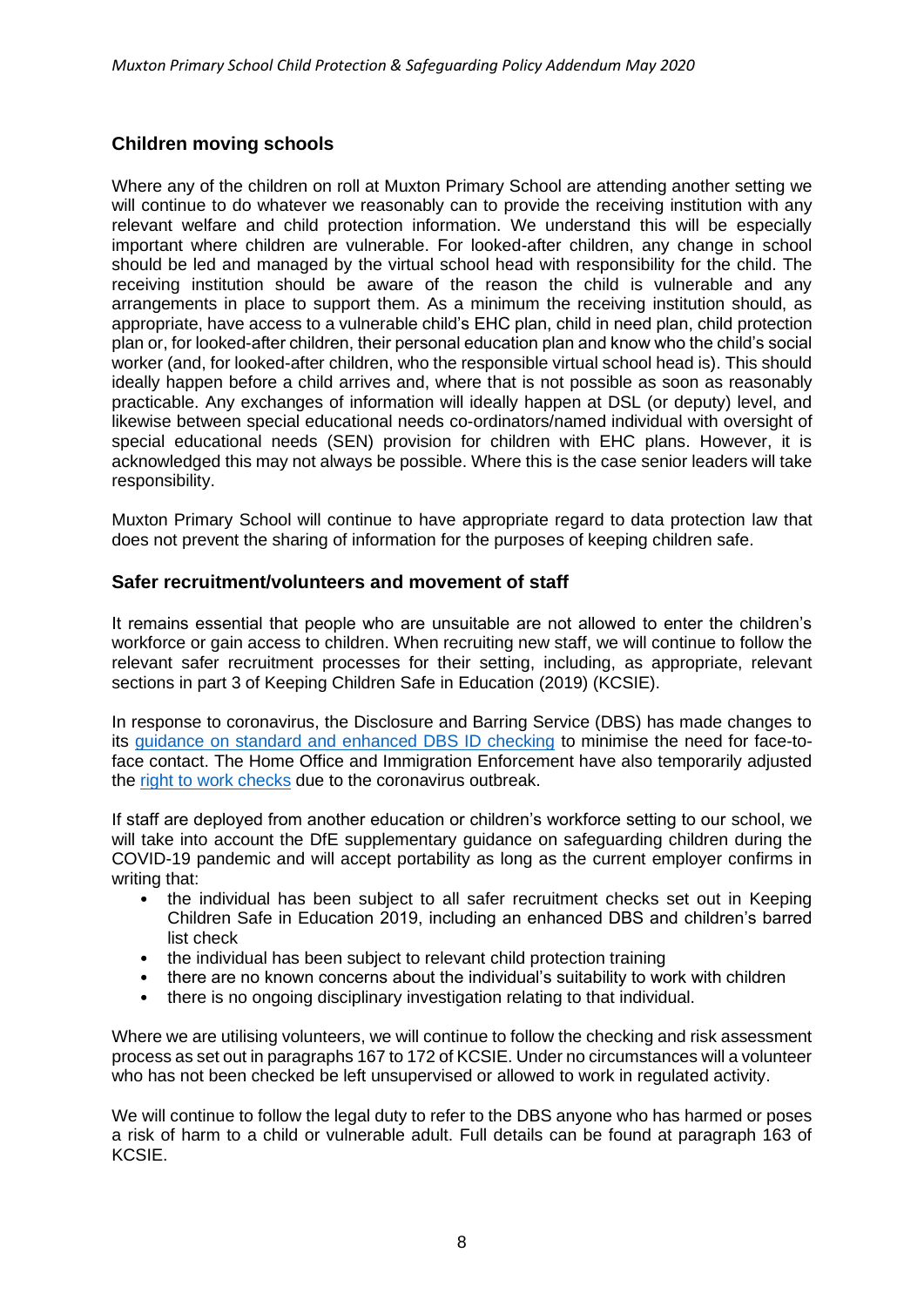We will continue to consider and make referrals to the Teaching Regulation Agency (TRA) as per paragraph 166 of KCSIE and the TRA's 'Teacher misconduct advice for making a referral.

During the COVID-19 period all referrals should be made by emailing [Misconduct.Teacher@education.gov.uk](mailto:Misconduct.Teacher@education.gov.uk)

Whilst acknowledging the challenge of the current national emergency, it is essential from a safeguarding perspective that any school is aware, on any given day, which staff/volunteers will be in the school, and that appropriate checks have been carried out, especially for anyone engaging in regulated activity. As such, we will continue to keep the single central record (SCR) up to date as outlined in paragraphs 148 to 156 in KCSIE.

#### **Mental health**

We recognise that negative experiences and distressing life events, such as the current circumstances, can affect the mental health of children and their parents. We will ensure appropriate support is in place for children.

We will consider the guidance on [mental health and behaviour in schools](https://www.gov.uk/government/publications/mental-health-and-behaviour-in-schools--2) to help us to identify children who might need additional support, and to put this support in place. We understand that mental health issues can bring about changes in a child's behaviour or emotional state which can be displayed in a range of different ways, all of which could be an indication of an underlying problem. This can include, for example, being fearful or withdrawn; aggressive or oppositional; or excessive clinginess.

Support for pupils in the current circumstances may include existing provision in the school for those children still not attending provision) or from specialist staff or support services.

We will make teachers aware of the impact the current circumstances can have on the mental health of those students/pupils (and their parents) who are continuing to work from home, including when setting expectations of children's' work.

#### **Online safety in Muxton Primary School**

We will continue to provide a safe environment, including online. This includes the use of an online filtering system.

Where students are using computers in school, appropriate supervision will be in place.

We have identified Howard Auckland in our institution as the person who has the technical knowledge to maintain safe IT arrangements. We have considered as part our risk assessment what our contingency arrangements are if our IT staff become unavailable.

#### **Children and online safety away from school**

We recognises that whilst more children return to school, others will continue to stay at home and, in many cases, will be continuing to engage with school online.

It is important that all staff who interact with children, including online, continue to look out for signs a child may be at risk. Any such concerns should be dealt with as per the Child Protection & Safeguarding policy and where appropriate referrals should still be made to children's social care and as required, the police.

We will follow [Safeguarding and remote education during coronavirus \(COVID-19\).](https://www.gov.uk/guidance/safeguarding-and-remote-education-during-coronavirus-covid-19?utm_source=265388db-edd9-4eda-91f4-c0da01b813f2&utm_medium=email&utm_campaign=govuk-notifications&utm_content=immediate)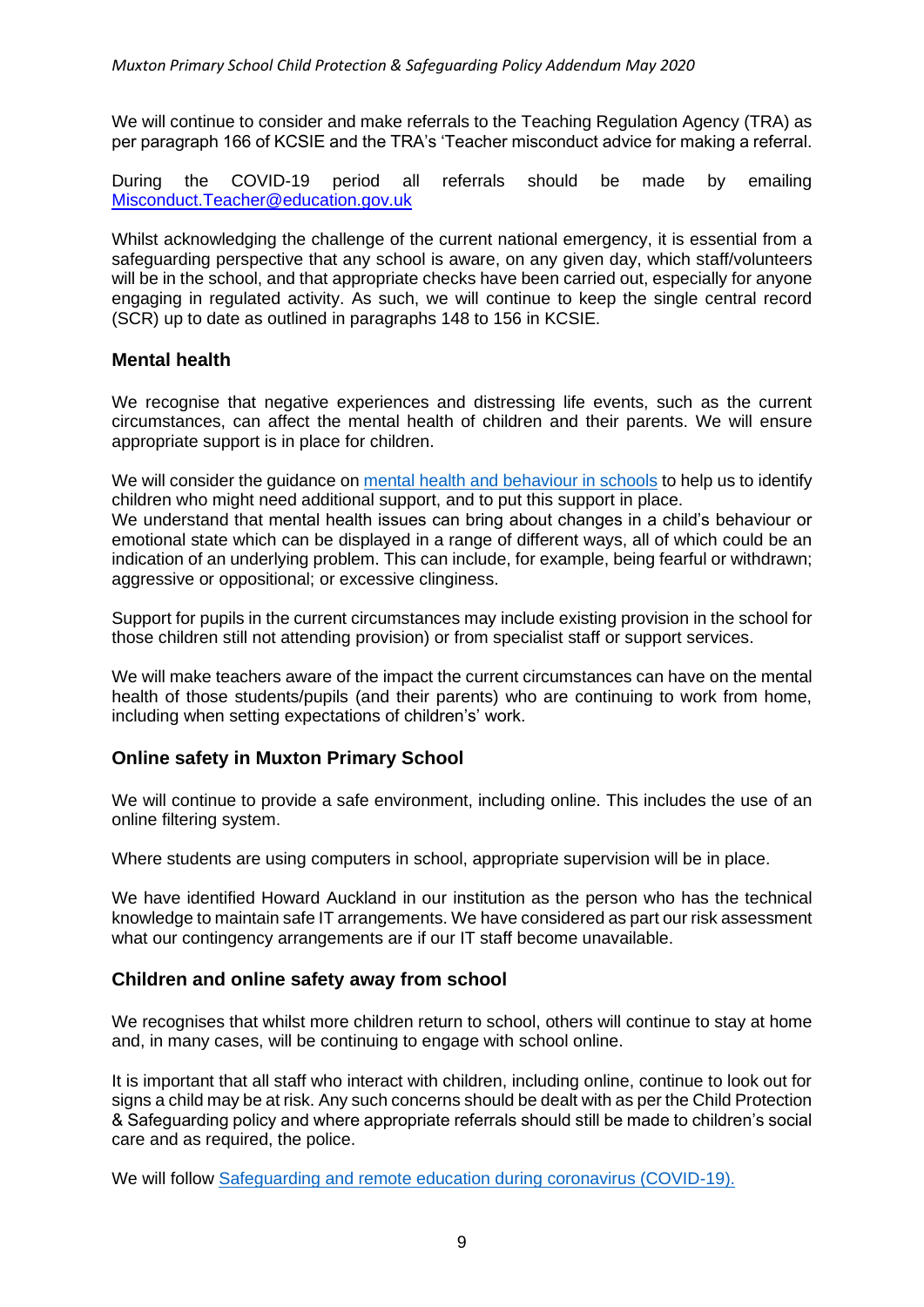Online teaching should follow the same principles as set out in the school's code of conduct.

We will continue to follow the guidance outlined in the [data protection: toolkit for schools](https://www.gov.uk/government/publications/data-protection-toolkit-for-schools) when managing personal data and will consider:

- taking care not to share contact details when emailing multiple people
- being careful when sharing usernames and other personal data for access to online resources
- providing access to school data systems safely.

We will use the following advice in ensuring online education is safe:

- remote education advice from [The Key for School Leaders](https://schoolleaders.thekeysupport.com/covid-19/safeguard-and-support-pupils/safeguarding-while-teaching/remote-teaching-safeguarding-pupils-and-staff/?marker=content-body)
- advice from [NSPCC](https://learning.nspcc.org.uk/news/2020/march/undertaking-remote-teaching-safely) on undertaking remote education safely
- guidance from the [UK Safer Internet Centre](https://swgfl.org.uk/resources/safe-remote-learning/) on remote education
- quidance on teaching [online safety in schools](https://www.gov.uk/government/publications/teaching-online-safety-in-schools) provides information to help schools ensure their pupils understand how to stay safe and behave online.

Through our contact with parents/carers during this time, we will reinforce the importance of children staying safe online.

We aim to help parents to be aware of what their children are being asked to do, including:

- sites they will be asked to use
- school staff their child will interact with.

We will emphasise the importance of a safe online environment and encourage parents and carers to set age-appropriate parental controls on digital devices and use internet filters to block malicious websites.

We will use these resources to support parents and carers to keep their children safe online:

- [Thinkuknow](https://www.thinkuknow.co.uk/) provides advice from the National Crime Agency (NCA) on staying safe online
- [Parent info](https://parentinfo.org/) is a collaboration between Parentzone and the NCA providing support and guidance for parents from leading experts and organisations
- [Childnet](https://www.childnet.com/parents-and-carers/parent-and-carer-toolkit) offers a toolkit to support parents and carers of children of any age to start discussions about their online life, to set boundaries around online behaviour and technology use, and to find out where to get more help and support
- [Internet matters](https://www.internetmatters.org/?gclid=EAIaIQobChMIktuA5LWK2wIVRYXVCh2afg2aEAAYASAAEgIJ5vD_BwE) provides age-specific online safety checklists, guides on how to set parental controls on a range of devices, and a host of practical tips to help children get the most out of their digital world
- [London Grid for Learning](https://www.lgfl.net/online-safety/) has support for parents and carers to keep their children safe online, including tips to keep primary aged children safe online
- [Net-aware](https://www.net-aware.org.uk/) has support for parents and carers from the NSPCC, including a quide to social networks, apps and games
- [Let's Talk About It](https://www.ltai.info/staying-safe-online/) has advice for parents and carers to keep children safe from online radicalisation
- [UK Safer Internet Centre](https://www.saferinternet.org.uk/advice-centre/parents-and-carers) has tips, advice, guides and other resources to help keep children safe online, including parental controls offered by home internet providers and safety tools on social networks and other online services

We will encourage children, parents and staff to report concerns about harmful or upsetting content and bullying or abuse online. We will encourage concerns to be reported to the Lead DSL. However, we will also make the following reporting mechanisms available to children, parents and staff:

• reporting harmful online content to the [UK Safer Internet Centre](https://reportharmfulcontent.com/)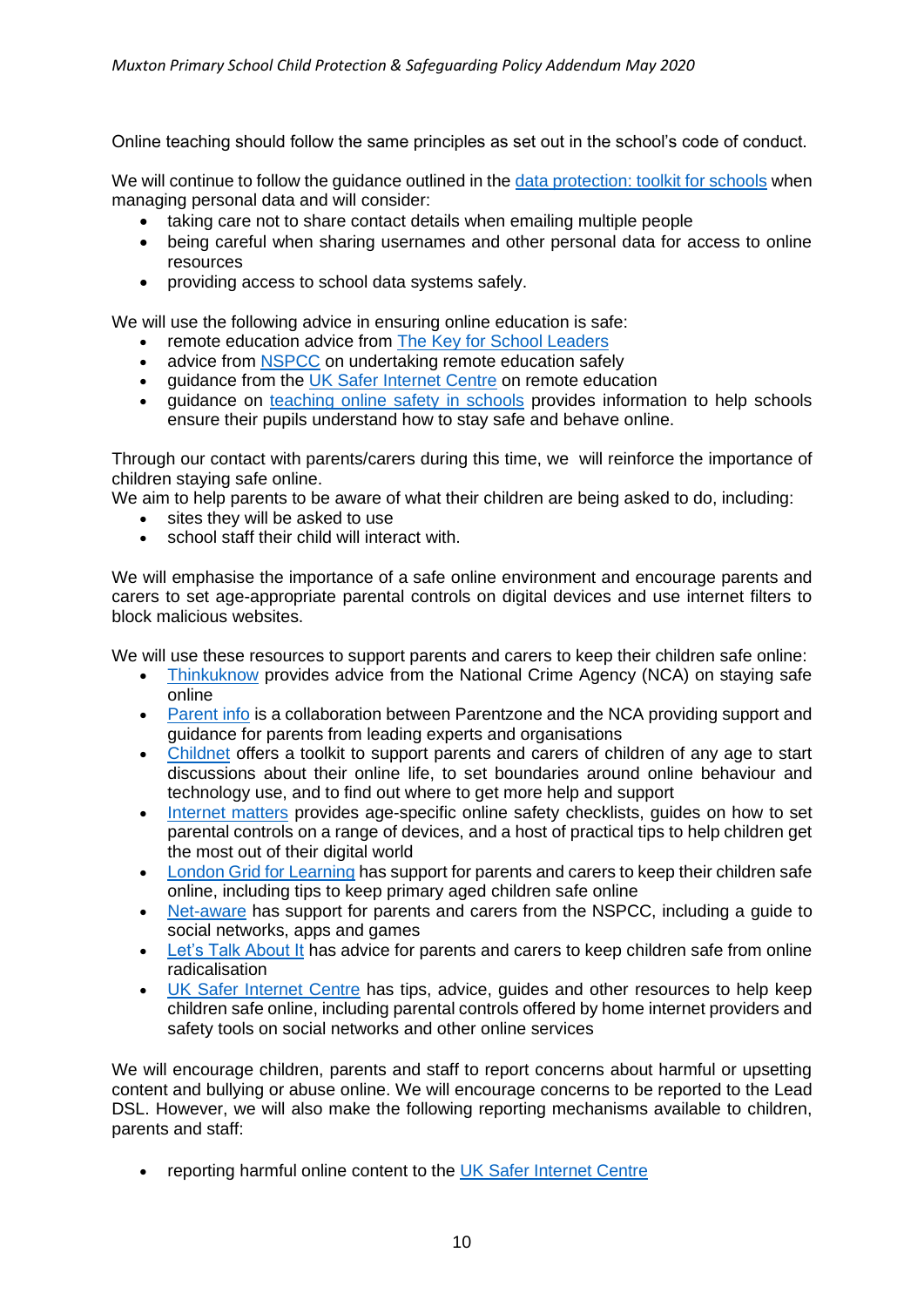- getting government advice and trusted resources from [Educate Against Hate](https://educateagainsthate.com/) on safeguarding from radicalisation, building resilience to extremism, and promoting shared values
- get advice on reporting online abuse from the National Crime Agency's [Child](https://www.ceop.police.uk/safety-centre/)  [Exploitation and Online Protection command](https://www.ceop.police.uk/safety-centre/)
- get advice and support from [Anti-Bullying Alliance](https://www.anti-bullyingalliance.org.uk/tools-information/if-youre-being-bullied) for children who are being bullied.

We understand we can access the free [Professionals Online Safety Helpline](https://swgfl.org.uk/services/professionals-online-safety-helpline/#contact) which supports the online safeguarding of both children and professionals. Call 0344 381 4772 or email [helpline@saferinternet.org.uk.](mailto:helpline@saferinternet.org.uk) The helpline is open from Monday to Friday from 10am to 4pm.

When communicating online with parents and pupils, we will endeavor to:

- communicate within school hours as much as possible (or hours agreed with the school to suit the needs of staff)
- communicate through the channels approved by the senior leadership team
- use school email accounts (not personal ones)
- use school devices over personal devices wherever possible
- advise teachers not to share personal information.

We understand that teaching from home is different to teaching in the classroom. Teachers should try to find a quiet or private room or area to talk to pupils, parents.

Below are some things to consider when delivering virtual lessons, especially where webcams are involved:

- No 1:1s, groups only
- Staff and children must wear suitable clothing, as should anyone else in the household
- Any computers used should be in appropriate areas, for example, not in bedrooms; and the background should be blurred.
- The live class should be recorded so that if any issues were to arise, the video can be reviewed
- Live classes should be kept to a reasonable length of time, or the streaming may prevent the family 'getting on' with their day
- Language must be professional and appropriate, including any family members in the background
- Staff must only use platforms specified by senior managers and approved by our IT network manager/provider to communicate with pupils
- Staff should record, the length, time, date and attendance of any sessions held.

If needed, we will help parents, carers and pupils to make a weekly plan or structure that includes time for education, playing and relaxing is important to reduce stress and anxiety for families.

As set out in [Public Health England's guidance for parents and carers,](https://www.gov.uk/government/publications/covid-19-guidance-on-supporting-children-and-young-peoples-mental-health-and-wellbeing/guidance-for-parents-and-carers-on-supporting-children-and-young-peoples-mental-health-and-wellbeing-during-the-coronavirus-covid-19-outbreak#helping-children-and-young-people-cope-with-stress) routine can give children and young people an increased feeling of safety in the context of uncertainty.

If appropriate and only with approval from a member of the school's leadership team and following a risk assessment recorded on the child's safeguarding file, we will provide one-toone sessions in some circumstances, for example, to provide pastoral care or provide support for pupils with special educational needs and disabilities (SEND).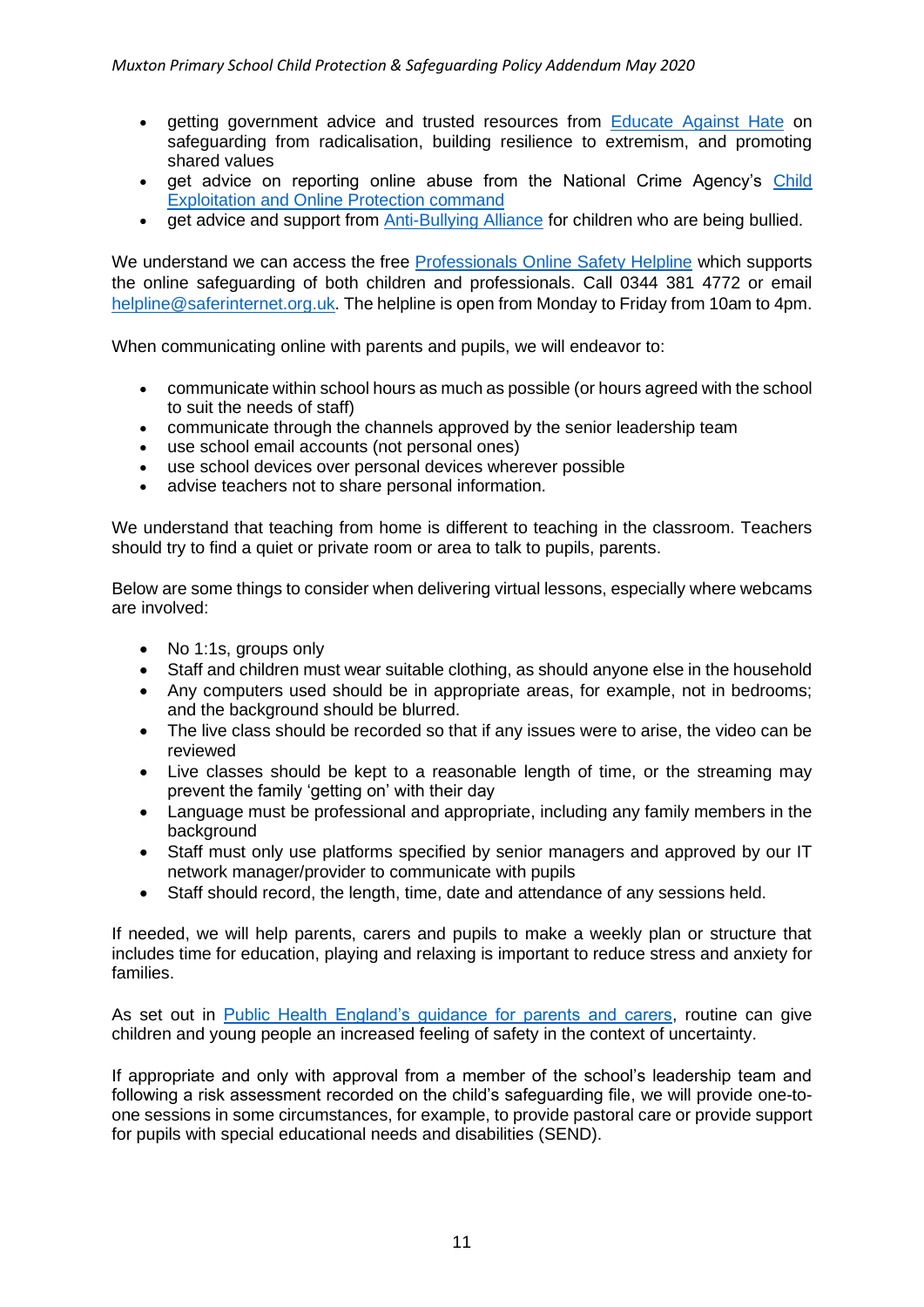This should be discussed and approved by the senior leadership team to assess any risks. There may be helpful solutions, such as including a parent or additional staff member in the call.

#### **Supporting children not in school**

We are committed to ensuring the safety and well-being of all its children and young people.

Where the Lead DSL has identified a vulnerable child, they should ensure that a robust communication plan is in place for that child or young person. Details of this plan must be recorded in the child's safeguarding file, as should a record of contact made. The communication plans can include; remote contact and phone contact. Other individualised contact methods should be considered and recorded.

We will work closely with all stakeholders to maximise the effectiveness of any communication plan. This plan must be reviewed regularly and where concerns arise, the Lead DSL will consider any referrals as appropriate. The school will share safeguarding messages on its website and social media pages.

We recognises that school is a protective factor for children and young people, and the current circumstances, can affect the mental health of pupils and their parents/carers. Staff at school need to be aware of this in setting expectations of pupils' work where they are at home.

#### **Supporting children in school**

We are committed to ensuring the safety and well-being of all our children. We will continue to be a safe space for all children to attend and flourish. The Headteacher will ensure that appropriate staff are on site and staff-to-pupil ratios are appropriate, to maximise safety.

We will refer to the Government guidance for education and childcare settings on how to implement social distancing and continue to follow the advice from Public Health England on handwashing and other measures to limit the risk of spread of COVID19.

We will ensure that where we care for children of critical workers and vulnerable children on site, we ensure appropriate support is in place for them. This will be bespoke to each child and recorded on the child's safeguarding file. .

Where we have concerns about the impact of staff absence, such as our DSLs or first aiders, we will discuss them immediately with the local authority.

#### **Peer-on-peer Abuse**

We recognise that during a phased reopening, a revised process may be required for managing any report of such abuse and supporting victims**.** 

Where we receive a report of peer on peer abuse, we will follow the principles as set out in part 5 of KCSIE and of those outlined within the Child Protection & Safeguarding policy and Peer-on-peer abuse policy.

We will listen and work with the young person, parents/carers and any multi-agency partners required to ensure the safety and security of that young person.

Concerns and actions must be recorded on the child's safeguarding record and appropriate referrals made.